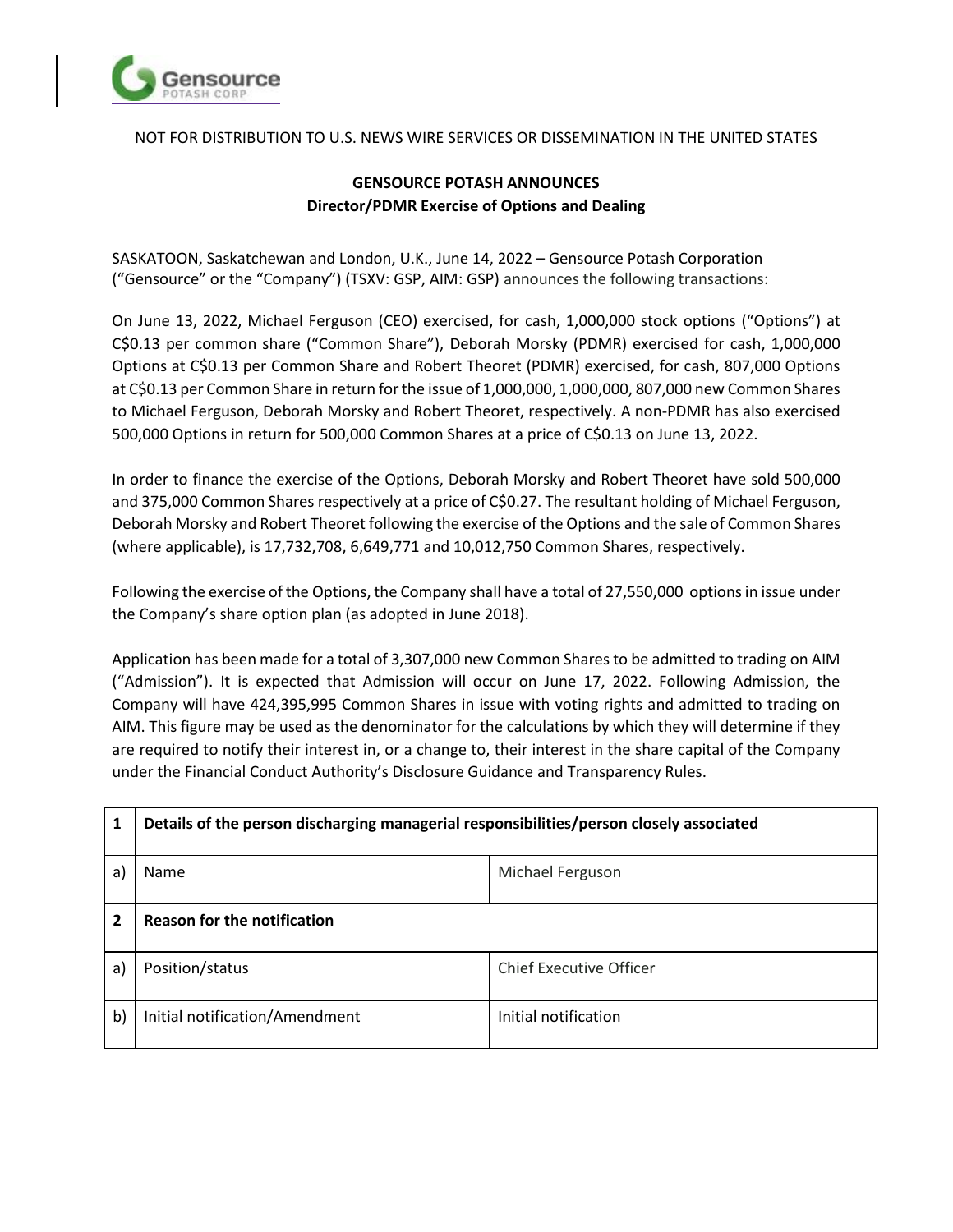

| 3  | Details of the issuer, emission allowance market participant, auction platform, auctioneer or auction<br>monitor                                                                                     |                                     |
|----|------------------------------------------------------------------------------------------------------------------------------------------------------------------------------------------------------|-------------------------------------|
| a) | Name                                                                                                                                                                                                 | <b>Gensource Potash Corporation</b> |
| b) | LEI                                                                                                                                                                                                  | 213800WAVVOPS85N2205                |
| 4  | Details of the transaction(s): section to be repeated for (i) each type of instrument; (ii) each type of<br>transaction; (iii) each date; and (iv) each place where transactions have been conducted |                                     |
| a) | Description of the financial instrument, type of<br>instrument                                                                                                                                       | Gensource Potash Corp Common Shares |
|    | <b>Identification code</b>                                                                                                                                                                           | ISIN: CA37252X1042                  |
| b) | Nature of the transaction                                                                                                                                                                            | <b>Exercise of options</b>          |
| c) | Price(s) and volume(s)                                                                                                                                                                               |                                     |
|    |                                                                                                                                                                                                      | Volume<br>Price                     |
|    |                                                                                                                                                                                                      | \$0.13<br>1,000,000                 |
| d) | Aggregated information                                                                                                                                                                               |                                     |
|    | - Aggregated volume                                                                                                                                                                                  | 1,000,000 Common Shares             |
|    | - Price                                                                                                                                                                                              | 0.13 Canadian dollars per share     |
| e) | Date of the transaction                                                                                                                                                                              | June 13 <sup>th</sup> , 2022        |
| f  | Place of the transaction                                                                                                                                                                             | <b>TSX-V Exchange</b>               |

| Details of the person discharging managerial responsibilities/person closely associated |                |
|-----------------------------------------------------------------------------------------|----------------|
| Name                                                                                    | Deborah Morsky |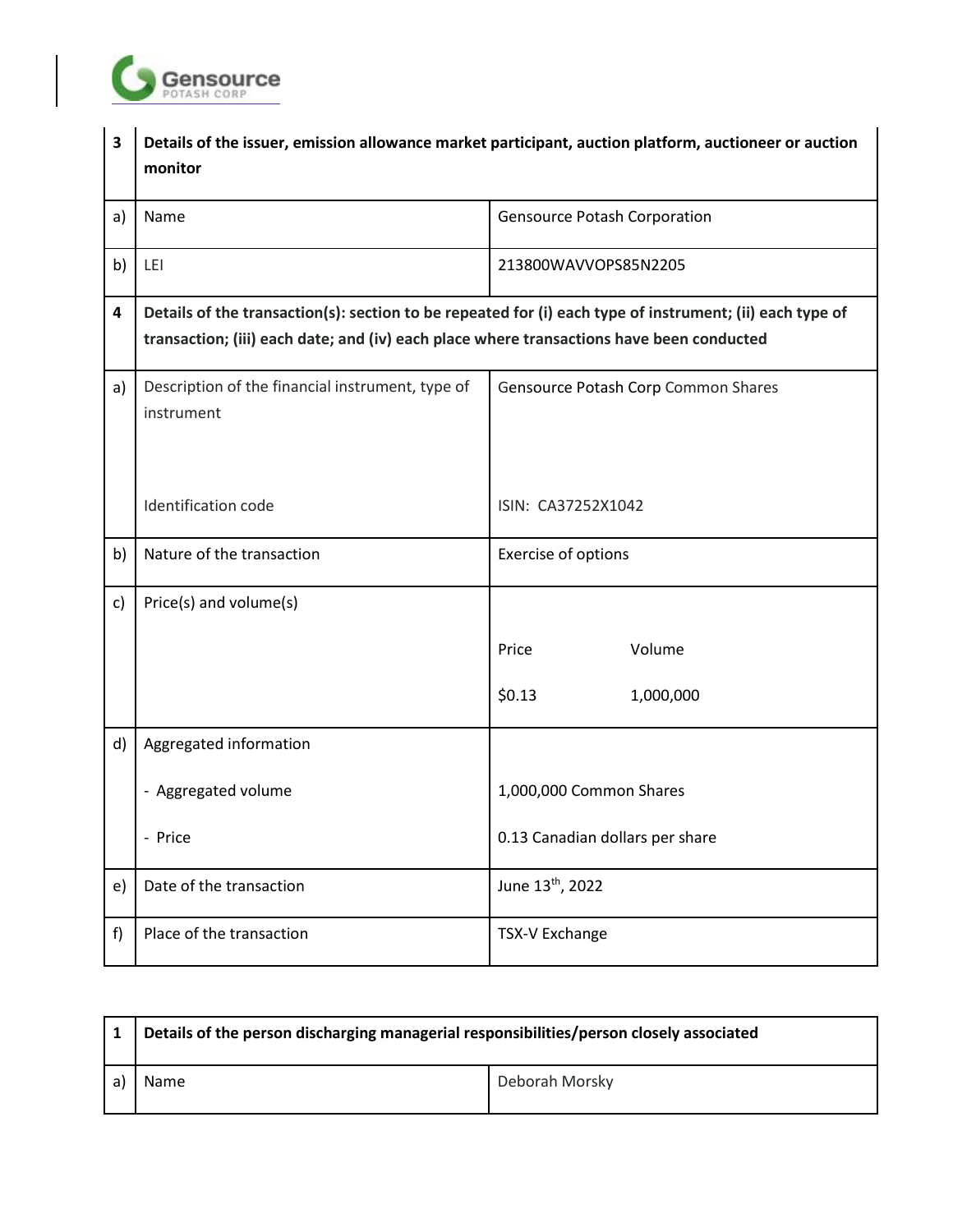

| $\overline{2}$ | <b>Reason for the notification</b>                                                                                                                                                                   |                                                                                                                                      |  |
|----------------|------------------------------------------------------------------------------------------------------------------------------------------------------------------------------------------------------|--------------------------------------------------------------------------------------------------------------------------------------|--|
| a)             | Position/status                                                                                                                                                                                      | Vice-President Corporate Services and Corporate<br>Secretary                                                                         |  |
| b)             | Initial notification/Amendment                                                                                                                                                                       | Initial notification                                                                                                                 |  |
| 3              | monitor                                                                                                                                                                                              | Details of the issuer, emission allowance market participant, auction platform, auctioneer or auction                                |  |
| a)             | Name                                                                                                                                                                                                 | <b>Gensource Potash Corporation</b>                                                                                                  |  |
| b)             | LEI                                                                                                                                                                                                  | 213800WAVVOPS85N2205                                                                                                                 |  |
| 4              | Details of the transaction(s): section to be repeated for (i) each type of instrument; (ii) each type of<br>transaction; (iii) each date; and (iv) each place where transactions have been conducted |                                                                                                                                      |  |
| a)             | Description of the financial instrument, type of<br>instrument                                                                                                                                       | Gensource Potash Corp Common Shares                                                                                                  |  |
|                | Identification code                                                                                                                                                                                  | ISIN: CA37252X1042                                                                                                                   |  |
| b)             | Nature of the transaction                                                                                                                                                                            | 1)<br>Disposal of shares<br>Exercise of options<br>2)                                                                                |  |
| c)             | Price(s) and volume(s)                                                                                                                                                                               | Disposal of shares<br>1)<br>Volume<br>Price<br>500,000<br>\$0.27<br>2) Exercise of options<br>Volume<br>Price<br>\$0.13<br>1,000,000 |  |
| d)             | Aggregated information                                                                                                                                                                               | Disposal of shares<br>1)                                                                                                             |  |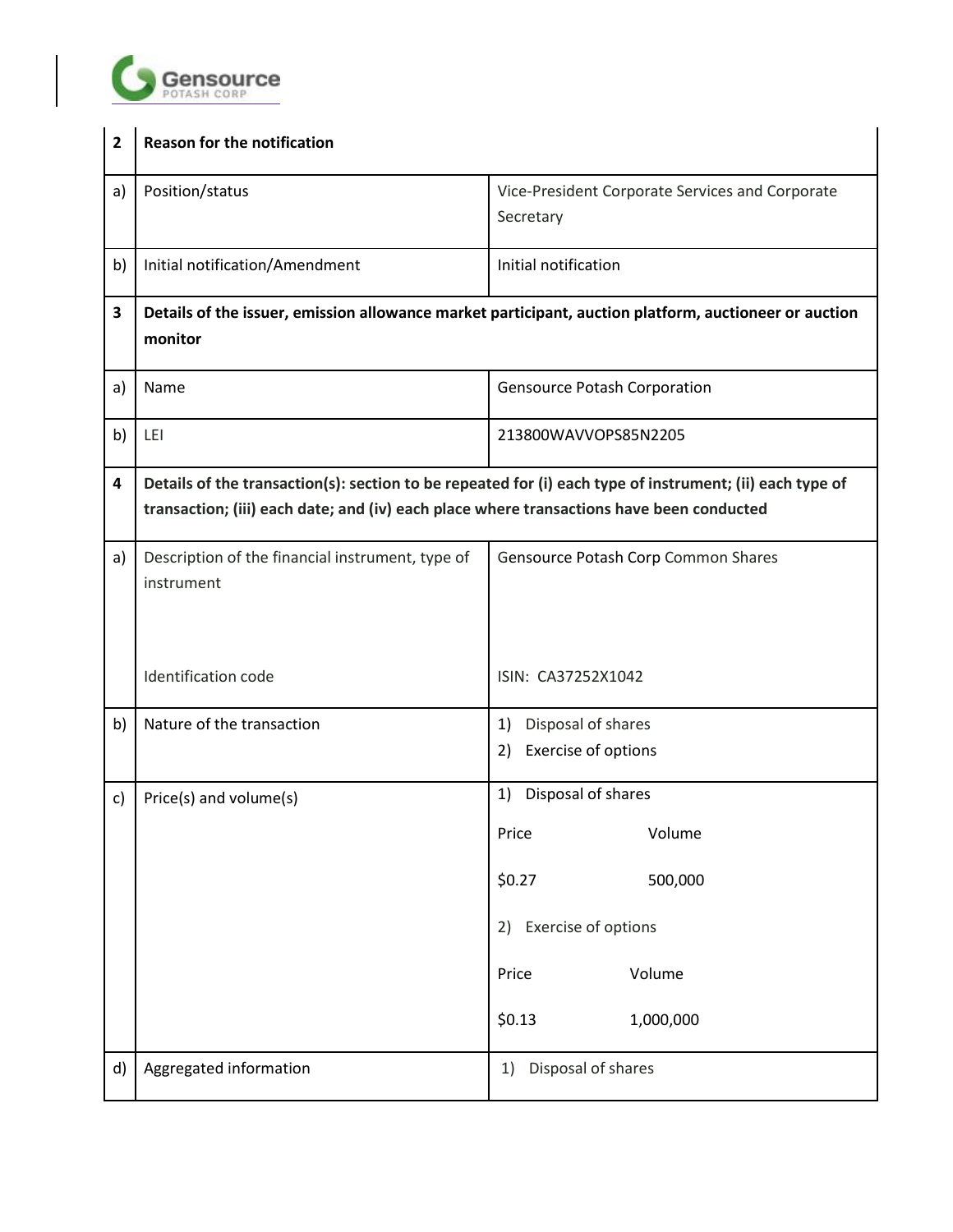

|    | - Aggregated volume      | 500,000 Common Shares            |
|----|--------------------------|----------------------------------|
|    | - Price                  | 0.27 Canadian dollars per share  |
|    |                          | 2)<br><b>Exercise of options</b> |
|    | - Aggregated volume      | 1,000,000 Common Shares          |
|    | - Price                  | 0.13 Canadian dollars per share  |
| e) | Date of the transaction  | June 13 <sup>th</sup> , 2022     |
| f  | Place of the transaction | <b>TSX-V Exchange</b>            |

| 1              | Details of the person discharging managerial responsibilities/person closely associated                                                                                                              |                                               |
|----------------|------------------------------------------------------------------------------------------------------------------------------------------------------------------------------------------------------|-----------------------------------------------|
| a)             | Name                                                                                                                                                                                                 | <b>Rob Theoret</b>                            |
| $\overline{2}$ | <b>Reason for the notification</b>                                                                                                                                                                   |                                               |
| a)             | Position/status                                                                                                                                                                                      | Vice-President Finance & Business Development |
| b)             | Initial notification/Amendment                                                                                                                                                                       | Initial notification                          |
| 3              | Details of the issuer, emission allowance market participant, auction platform, auctioneer or auction<br>monitor                                                                                     |                                               |
| a)             | Name                                                                                                                                                                                                 | <b>Gensource Potash Corporation</b>           |
| b)             | LEI                                                                                                                                                                                                  | 213800WAVVOPS85N2205                          |
| 4              | Details of the transaction(s): section to be repeated for (i) each type of instrument; (ii) each type of<br>transaction; (iii) each date; and (iv) each place where transactions have been conducted |                                               |
| a)             | Description of the financial instrument, type of<br>instrument                                                                                                                                       | Gensource Potash Corp Common Shares           |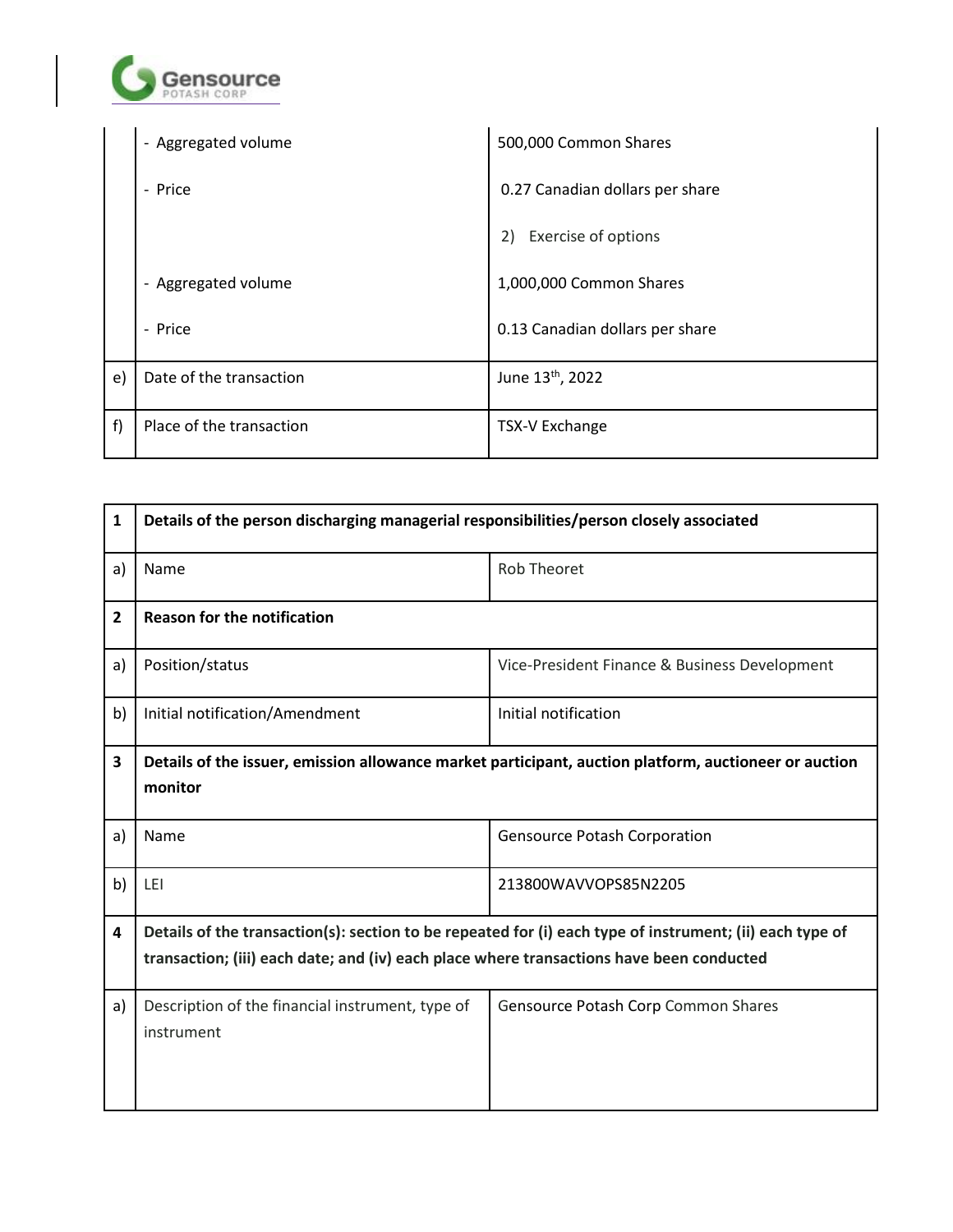

|    | Identification code       | ISIN: CA37252X1042                                 |  |
|----|---------------------------|----------------------------------------------------|--|
| b) | Nature of the transaction | Disposal of shares<br>1)<br>2) Exercise of options |  |
| c) | Price(s) and volume(s)    | 1) Disposal of shares                              |  |
|    |                           | Volume<br>Price                                    |  |
|    |                           | \$0.27<br>375,000                                  |  |
|    |                           | 2) Exercise of options                             |  |
|    |                           | Volume<br>Price                                    |  |
|    |                           | \$0.13<br>807,000                                  |  |
| d) | Aggregated information    | 1) Disposal of shares                              |  |
|    | - Aggregated volume       | 375,000 Common Shares                              |  |
|    | - Price                   | 0.27 Canadian dollars per share                    |  |
|    |                           | 2) Exercise of options                             |  |
|    | - Aggregated volume       | 807,000 Common Shares                              |  |
|    | - Price                   | 0.13 Canadian dollars per share                    |  |
| e) | Date of the transaction   | June 13th, 2022                                    |  |
| f  | Place of the transaction  | <b>TSX-V Exchange</b>                              |  |

*This announcement contains inside information for the purposes of Article 7 of the Market Abuse Regulation (EU) No. 596/2014, as it forms part of UK domestic law by virtue of the European Union (Withdrawal) Act 2018 (as amended).*

### **For further information on Gensource Potash, please contact:**

**Gensource Potash Corporation**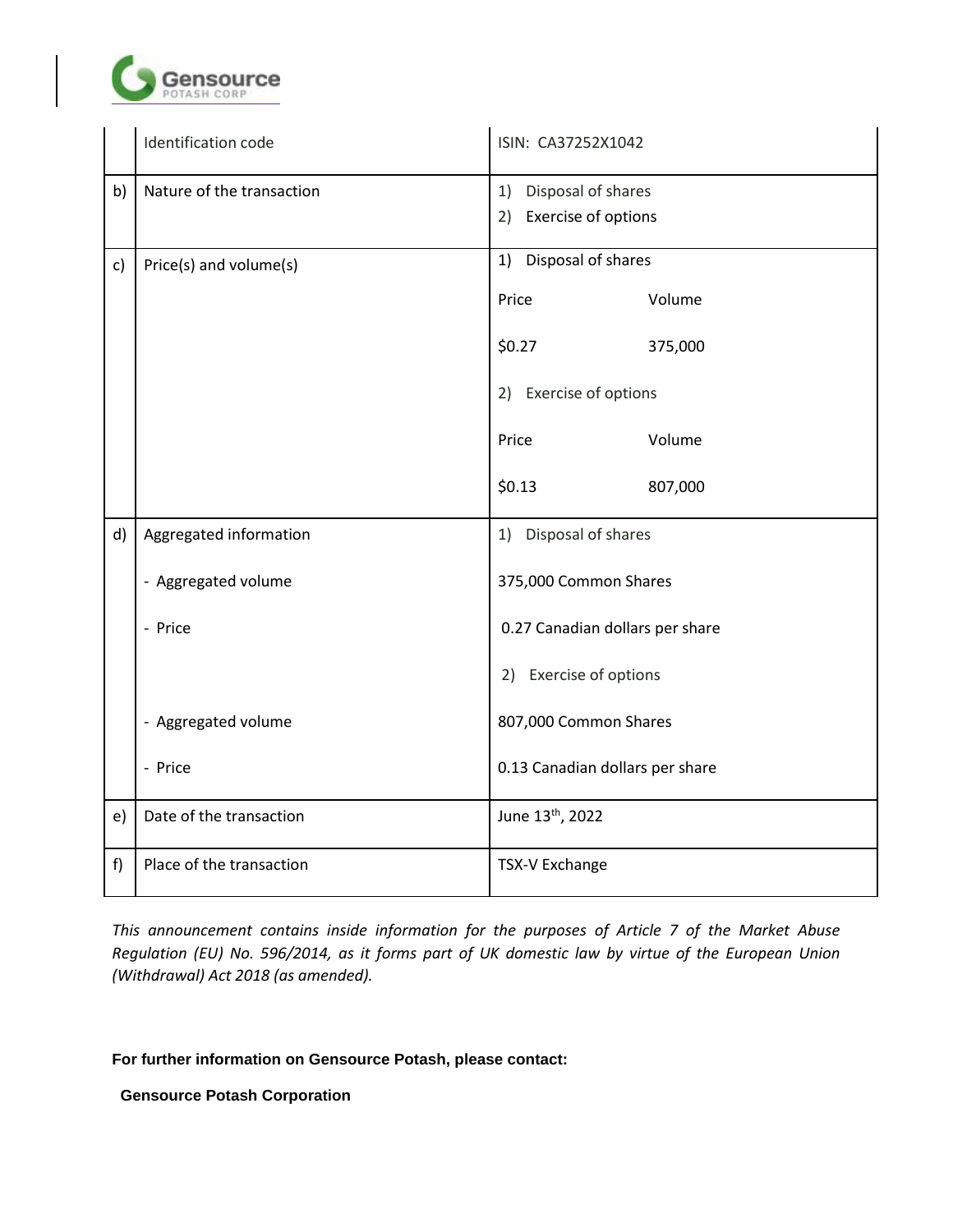

| Mike Ferguson - President & CEO                                                                                    | +1-306-974-6414      |
|--------------------------------------------------------------------------------------------------------------------|----------------------|
| <b>Strand Hanson Limited (Nominated &amp; Financial Adviser)</b><br>Ritchie Balmer / Rory Murphy / Charles Hammond | +44 (0) 20 7409 3494 |
| <b>Peel Hunt LLP (Broker)</b><br>Ross Allister / David McKeown / Georgia Langoulant                                | +44 (0) 20 7418 8900 |
| <b>Camarco (Financial PR)</b>                                                                                      | +44 (0) 20 3757 4997 |

Gordon Poole / Charlotte Hollinshead / Lily Pettifar

For any press enquiries please contact us on **gensource@camarco.co.uk**

Further information on Gensource Potash Corporation can be found at [www.gensourcepotash.ca](http://www.gensourcepotash.ca/) Follow us on twitter **@GensourcePotash**

#### **About Gensource**

Gensource is a fertilizer development company based in Saskatoon, Saskatchewan and is on track to become the next fertilizer production company in that province. With a modular and environmentally leading approach to potash production, Gensource believes its technical and business model will be the future of the industry. Gensource operates under a business plan that has two key components: (1) vertical integration with the market to ensure that all production capacity built is directed, and pre-sold, to a specific market, eliminating market-side risk; and (2) technical innovation which will allow for a modular and economic potash production facility, that demonstrates environmental leadership within the industry, producing no salt tailings, therefore eliminating decommissioning risk, and requiring no surface brine ponds, thereby removing the single largest and negative environmental aspect of potash mining.

## **Neither the TSX Venture Exchange nor its Regulation Services Provider (as that term is defined in the policies of the TSX Venture Exchange) accepts responsibility for the adequacy or accuracy of this release.**

#### Caution Regarding Forward-Looking Statement

This news release may contain forward looking information and Gensource cautions readers that forward- looking information is based on certain assumptions and risk factors that could cause actual results to differ materially from the expectations of Gensource included in this news release. This news release includes certain "forward-looking statements", which often, but not always, can be identified by the use of words such as "believes", "anticipates", "expects", "estimates", "may", "could", "would", "will", or "plan". These statements are based on information currently available to Gensource and Gensource provides no assurance that actual results will meet management's expectations.

Forward looking statements include estimates and statements with respect to Gensource's future plans, objectives or goals, to the effect that Gensource or management expects a stated condition or result to occur, including any offering of securities by Gensource. Since forward-looking statements are based on assumptions and address future events and conditions, by their very nature they involve inherent risks and uncertainties. Actual results could differ materially from those currently anticipated in such statements for many reasons such as: failure to finance the